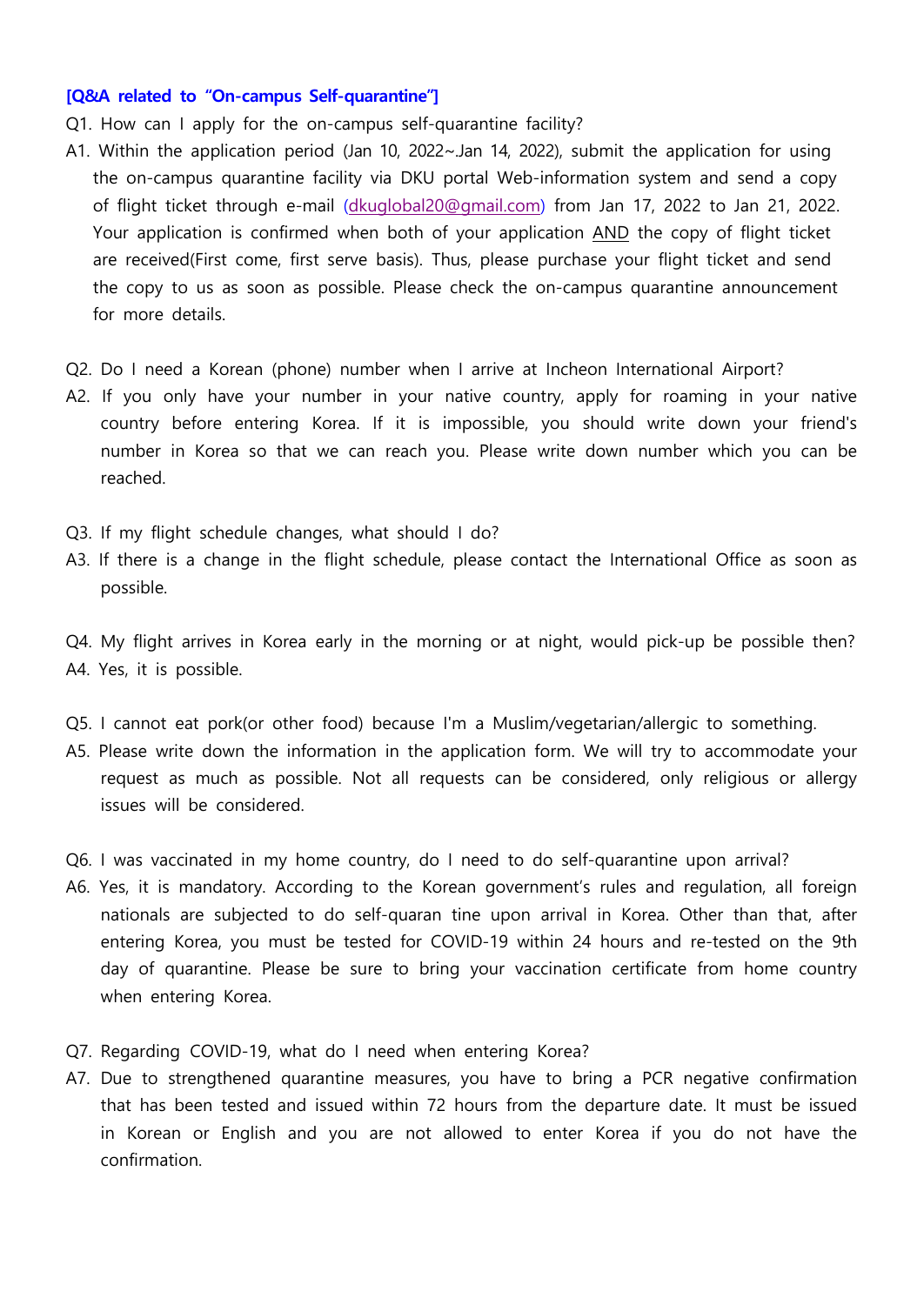- Q8. Other frequently asked questions
- A8. Meals/snacks : Meals (10 days, 3 meals per day), snacks (10 days, once a day) Parcel delivery : Not allowed
	-
	- Food delivery : Not allowed
	- Daily necessities : Essential daily supplies such as shampoo, soap, toilet papers, blankets and pillows are provided, but personal necessities such as feminine hygiene products and beauty products are not included. Please prepare the items if you need by your own.<br>- Laundry availability : Not allowed. Students are not allowed to leave their room and laundry soap
	- will be provided for inner wear washing.<br>- Electrical adapter/converter : Not provided. Please prepare it yourself as needed.
	-
- Q9. If self-quarantine facilities are not operated in my campus, would you move me to my campus after the quarantine?
- A9. Yes, you will be moved to your campus by bus after your quarantine period ends.
- Q10. I am a confirmed applicant for the dormitory for the next semester, can I enter the dormitory immediately after self-quarantine period is over?
- A10. We are having a discussion with the relevant team to make it possible to enter the dormitory right after the self-quarantine period ends, if you are the on-campus self-quarantine facility user and a confirmed applicant to live in the dormitory for the next semester. The cost for living for that period is on your own expenses, and the application period for early check-in would be announced later, so please make sure to check it. If you who have not been confirmed as a resident of dormitory for the next semester, you cannot enter the dormitory after the self quarantine, so please find a place to stay by your own.
- Q11. I couldn't get a flight ticket for the entering period, which is set between February 5, 2022<br>February 9, 2022, and I bought one scheduled on a different date. In this case, can I still use the on-campus self-quarantine facility?
- A11. It is not allowed. We cannot consider all the conditions of students, and on-campus self-quarantine facility can only be operated within the announced period. If you have purchased a flight ticket which scheduled date is not within the application period, you are not allowed to use the on-campus self-quarantine facility, so you need to find a self-quarantine facility outside the campus upon arrival. Even in the case of a student who stay out of the campus to do the self-quarantine by yourself, you should enter Korea by February 20, 2022 (Sun) to complete self-quarantine and stay on the campus.

## **[Academic Schedule related Q&A]**

- Q. Is the 1<sup>st</sup> semester of 2022 will be conducted fully face-to-face lecture?
- A. Dankook university's 1<sup>st</sup> semester of 2022's lecture method has not been decided yet, most of the lectures are likely to be conducted in face-to-face classes according to the recommendations from the Korean Ministry of Education. **There are no plans to conduct online classes for international students in the 2022-1st semesters for now, and Korean**